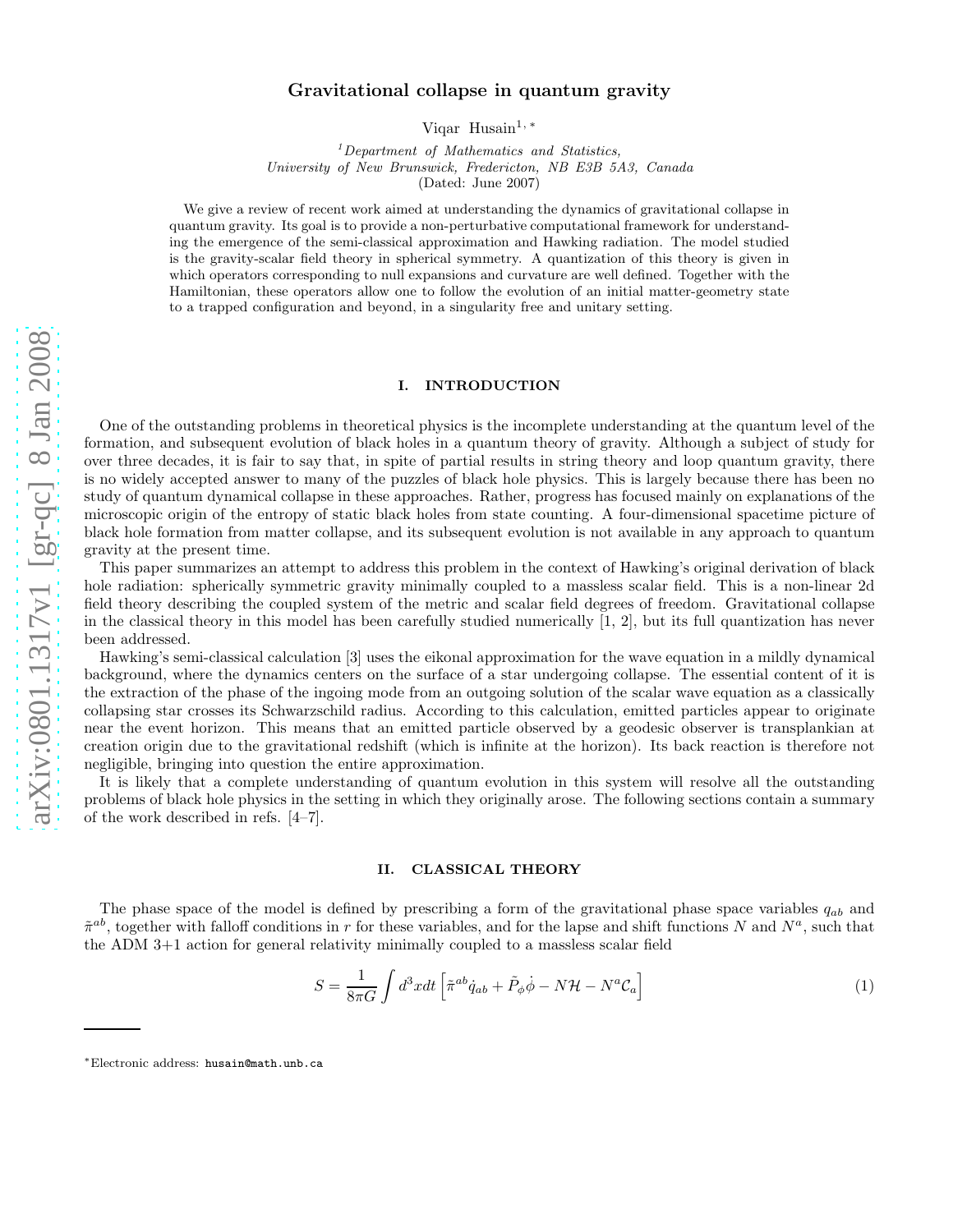$$
\mathcal{H} = \frac{1}{\sqrt{q}} \left( \tilde{\pi}^{ab} \tilde{\pi}_{ab} - \frac{1}{2} \tilde{\pi}^2 \right) - \sqrt{q} \ \mathcal{R}(q) \n+4\pi G \left( \frac{1}{\sqrt{q}} \tilde{P}_{\phi}^2 + \sqrt{q} q^{ab} \partial_a \phi \partial_b \phi \right) = 0,
$$
\n(2)

$$
\mathcal{C}_a = D_c \tilde{\pi}_a^c - \tilde{P}_{\phi} \partial_a \phi = 0, \tag{3}
$$

where  $\tilde{\pi} = \tilde{\pi}^{ab} q_{ab}$  and  $\mathcal R$  is the Ricci scalar of  $q_{ab}$ . The falloff conditions imposed on the phase space variables are motivated by the Schwarzschild solution in Painleve-Gullstand (PG) coordinates, which itself is to be a solution in the prescribed class of spacetimes. These conditions give the following falloff for the gravitational phase space variables (for  $\epsilon > 0$ )

$$
q_{ab} = e_{ab} + \frac{f_{ab}(\theta, \phi)}{r^{3/2 + \epsilon}} + \mathcal{O}(r^{-2}), \qquad \pi^{ab} = \frac{g^{ab}(\theta, \phi)}{r^{3/2}} + \frac{h^{ab}(\theta, \phi)}{r^{3/2 + \epsilon}} + \mathcal{O}(r^{-2}), \tag{4}
$$

where  $f^{ab}, g^{ab}, h^{ab}$  are symmetric tensors,  $\pi^{ab} = \tilde{\pi}^{ab}/\sqrt{q}$ , and  $q = \det q_{ab}$ .

In this general setting we use the parametrization

$$
q_{ab} = \Lambda(r,t)^2 \ n_a n_b + \frac{R(r,t)^2}{r^2} \ (e_{ab} - n_a n_b) \tag{5}
$$

$$
\tilde{\pi}^{ab} = \frac{P_{\Lambda}(r,t)}{2\Lambda(r,t)} n^a n^b + \frac{r^2 P_R(r,t)}{4R(r,t)} (e^{ab} - n^a n^b),
$$
\n(6)

for the 3-metric and conjugate momentum for a reduction to spherical symmetry, where  $e_{ab}$  is the flat 3-metric and  $n^a = x^a/r$ . Substituting these into the 3+1 ADM action for general relativity shows that the pairs  $(R, P_R)$  and  $(\Lambda, P_{\Lambda})$  are canonically conjugate variables. We note for example the Poisson bracket

$$
\left\{ R_f, e^{i\lambda P_R(r)} \right\} \equiv \left\{ \int_0^\infty Rf \, dr, e^{i\lambda P_R(r)} \right\} = i2G\lambda f(r)e^{i\lambda P_R(r)},\tag{7}
$$

which is the bracket represented in the quantum theory (described below).

The falloff conditions induced on these variables from (4), together with those on the lapse and shift functions, ensure that the reduced action

$$
S_R = \frac{1}{2G} \int dt dr \left( P_R \dot{R} + P_\Lambda \dot{\Lambda} + P_\phi \dot{\phi} - \text{constraint terms} \right) + \int_{\infty} dt (N^r \Lambda P_\Lambda) \tag{8}
$$

is well defined. This completes the definition of the classical theory.

At this stage we perform a time gauge fixing using the condition  $\Lambda = 1$  motivated by PG coordinates. This is second class with the Hamiltonian constraint, which therefore must be imposed strongly and solved for the conjugate momentum  $P_{\Lambda}$ . This gauge fixing eliminates the dynamical pair  $(\Lambda, P_{\Lambda})$ , fixes the lapse as a function of the shift, and leads to a system describing the dynamics of the variables  $(R, P_R)$  and  $(\phi, P_{\phi})$  [5]. The reduced radial diffeomorphism generator

$$
C_{red} \equiv P_{\Lambda}'(R,\phi,P_R,P_{\phi}) + P_{\phi}\phi' + P_R R' = 0
$$
\n
$$
(9)
$$

remains as the only first class constraint. It also gives the gauge fixed Einstein evolution equations via Poisson brackets, for example  $\dot{\phi} = {\phi, \int dr \ N^r C_{red}}.$ 

# III. QUANTUM GRAVITY

The quantization route we follow is unconventional in that field momenta are not represented as self-adjoint operators; rather only exponentials of momenta are realized on the Hilbert space. This is similar to what happens in a lattice quantization, except that, as we see below, every quantum state represents a lattice sampling of field excitations, with all lattices allowed. This quantization allows definitions of bounded inverse configurations operators such as  $1/x$ , which for quantum gravity leads to the mechanism for curvature singularity resolution described below.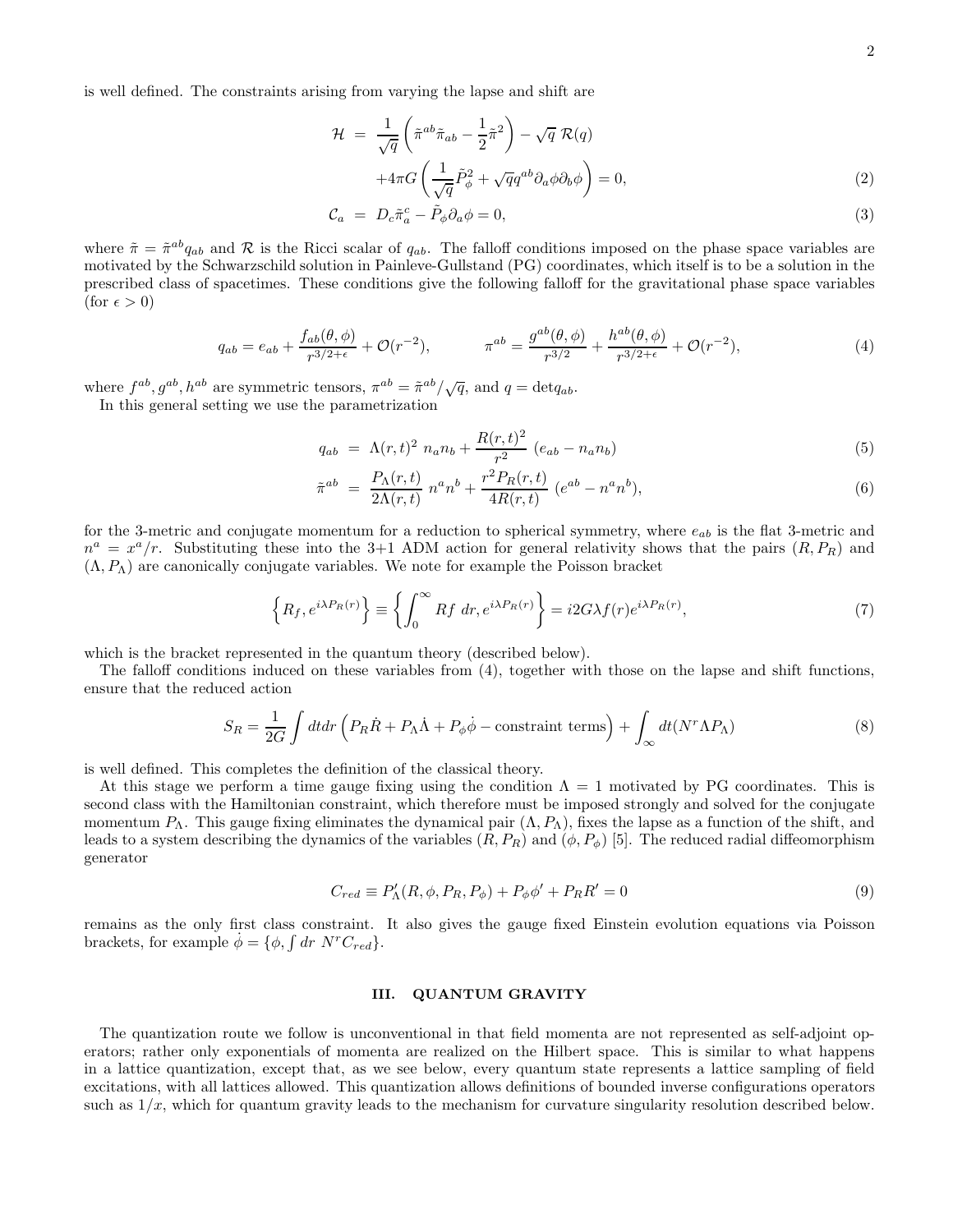A quantum field is characterized by its excitations at a given set of points in space. The important difference from standard quantum field theory is that in the representation we use, such states are normalizable. A basis state is

$$
|e^{i\sum_{k}a_{k}P_{R}(x_{k})},e^{iL^{2}\sum_{l}b_{l}P_{\phi}(y_{l})}\rangle \equiv |a_{1}\dots a_{N_{1}};b_{1}\dots b_{N_{2}}\rangle, \qquad (10)
$$

where the factors of L in the exponents reflect the length dimensions of the respective field variables, and  $a_k, b_l$  are real numbers which represent the excitations of the scalar quantum fields R and  $\phi$  at the radial locations  $\{x_k\}$  and  ${y_l}$ . The inner product on this basis is

$$
\langle a_1 \dots a_{N_1}; b_1, \dots b_{N_2} | a'_1 \dots a'_{N_1}; b'_1 \dots b'_{N_2} \rangle = \delta_{a_1, a'_1} \dots \delta_{b_{N_2}, b'_{N_2}},
$$

if the states contain the same number of sampled points, and is zero otherwise.

The action of the basic operators are given by

$$
\hat{R}_f | a_1 \dots a_{N_1}; b_1 \dots b_{N_2} \rangle = L^2 \sum_k a_k f(x_k) | a_1 \dots a_{N_1}; b_1 \dots b_{N_2} \rangle,
$$
\n(11)

$$
\widehat{e^{i\lambda_j P_R(x_j)}}|a_1 \dots a_{N_1}; b_1 \dots b_{N_2}\rangle = |a_1 \dots, a_j - \lambda_j, \dots a_{N_1}; b_1 \dots b_{N_2}\rangle, \tag{12}
$$

where  $a_j$  is 0 if the point  $x_j$  is not part of the original basis state. In this case the action creates a new excitation at the point  $x_j$  with value  $-\lambda_j$ . These definitions give the commutator

$$
\left[\hat{R}_f, e^{i\lambda P_R(x)}\right] = -\lambda f(x)L^2 e^{i\lambda P_R(x)}.
$$
\n(13)

Comparing this with (7), and using the Poisson bracket commutator correspondence  $\{\ ,\ \} \leftrightarrow i\hbar[\ ,\ ]$  gives  $L = \sqrt{2}l_P$ , where  $l_P$  is the Planck length. There are similar operator definitions for the canonical pair  $(\phi, P_\phi)$ .

### A. Singularity resolution

To address the singularity avoidance issue, we first extend the manifold on which the fields  $R$  etc. live to include the point  $r = 0$ , which in the gauge fixed theory is the classical singularity. We then ask what classical phase space observables capture curvature information. For homogeneous cosmological models, a natural choice is the inverse scale factor  $a(t)$ . For the present case, a guide is provided by the gauge fixed theory without matter where it is evident that it is the extrinsic curvature that diverges at  $r = 0$ , which is the Schwarzschild singularity. This suggests, in analogy with the inverse scale factor, that we consider the field variable  $1/R$  as a measure of curvature. A more natural choice would be a scalar constructed from the phase space variables by contraction of tensors. A simple possibility is

$$
\tilde{\pi} = \frac{1}{2} \left( \frac{P_{\Lambda}}{R^2} + \frac{P_R}{\Lambda R} \right). \tag{14}
$$

The small r behaviour of the phase space variables ensures that any divergence in  $\tilde{\pi}$  is due to the  $1/R$  factor. We therefore focus on this. A first observation is that the configuration variables  $R(r, t)$  and  $\phi(r, t)$  defined at a single point do not have well defined operator realizations. Therefore we are forced to consider phase space functions integrated over (at least a part of) space. A functional such as

$$
R_f = \int_0^\infty dr f R \tag{15}
$$

for a test function f provides a measure of sphere size in our parametrization of the metric. We are interested in the reciprocal of this for a measure of curvature. Since  $R \sim r$  asymptotically, the functions f must have the falloff  $f(r) \sim r^{-2-\epsilon}$  for  $R_f$  to be well defined. Using this, it is straightforward to see that  $1/R_f$  diverges classically for small spheres: we can choose  $f > 0$  of the form  $f \sim 1$  for  $r \ll 1$ , which for large r falls asymptotically to zero. Then  $R_f \sim r^2$  and  $1/R_f$  diverges classically for small spheres.

A question for the quantum theory is whether  $1/R_f$  can be represented densely on a Hilbert space as  $1/\hat{R}_f$ . This is possible only if the chosen representation is such that  $\hat{R}_f$  does not have a zero eigenvalue. If it does, we must represent  $1/R_f$  as an operator more indirectly, using another classically equivalent function. Examples of such functions are provided by Poisson bracket identities such as

$$
\frac{1}{|R_f|} = \left(\frac{2}{iGf(r)} e^{-iP_R(r)} \left\{ \sqrt{|R_f|}, e^{iP_R(r)} \right\} \right)^2,
$$
\n(16)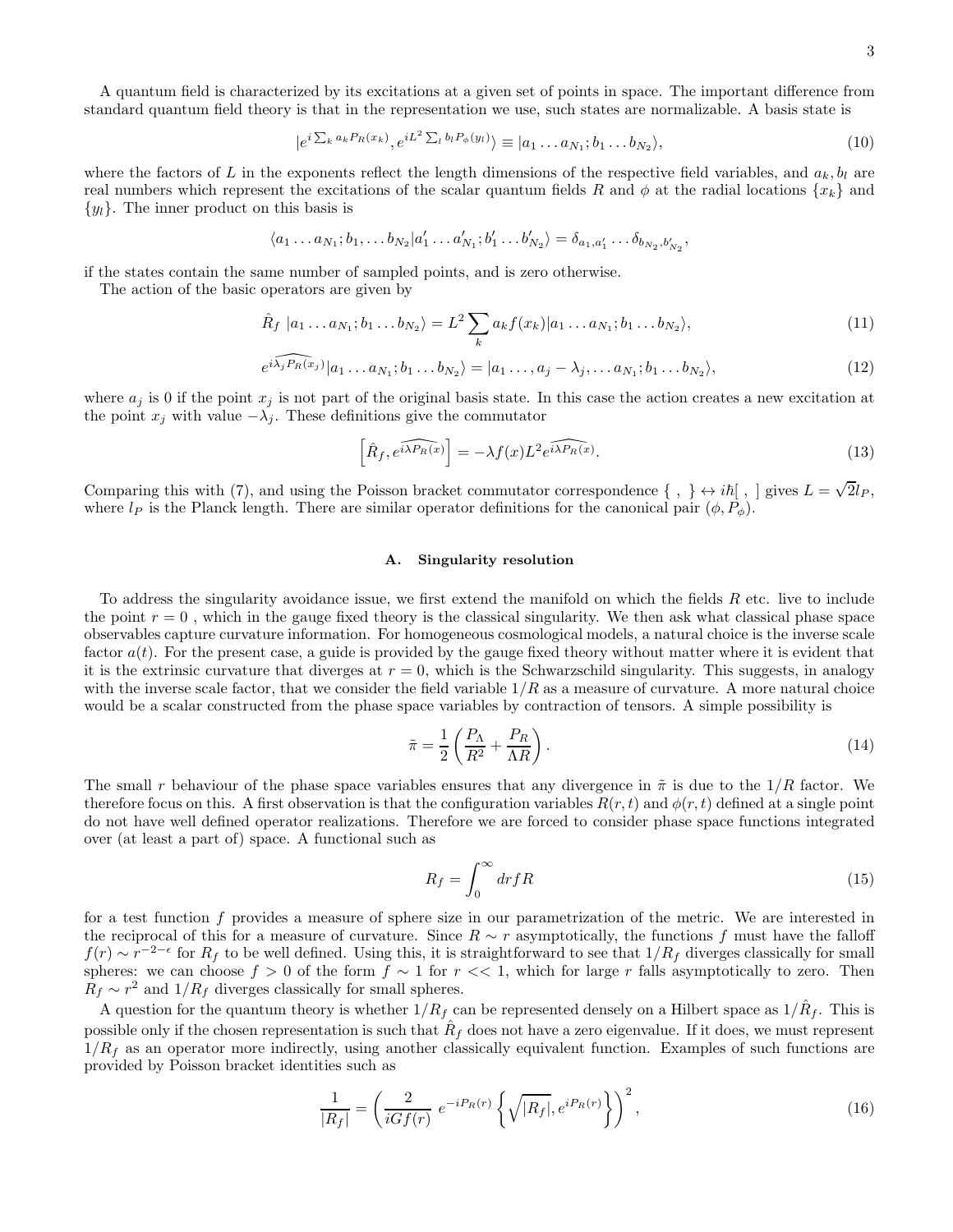where the functions  $f$  do not have zeroes. The representation for the quantum theory described above is such that the operator corresponding to  $R_f$  has a zero eigenvalue. Therefore we represent  $1/R_f$  using the r.h.s. of (16). The central question for singularity resolution is whether the corresponding operator is densely defined and bounded. This turns out to be the case.

Using the expressions for the basic field operators, we can construct an operator corresponding to a classical singularity indicator:

$$
\widehat{\frac{1}{|R_f|}} \equiv \left(\frac{2}{l_P^2 f(x_j)} e^{-i P_R(x_j)} \left[\widehat{\sqrt{|R_f|}}, e^{i P_R(x_j)}\right]\right)^2.
$$
\n(17)

The result is that basis states are eigenvectors of this operator, and all eigenvalues are bounded. This is illustrated with the state

$$
|S_{a_0}\rangle \equiv |e^{ia_0P_R(r=0)}\rangle,\tag{18}
$$

which represents an excitation  $a_0$  of the quantum field  $\hat{R}_f$  at the point of the classical singularity:

$$
\hat{R}_f | S_{a_0} \rangle = (2l_P^2) f(0) a_0 | S_{a_0} \rangle, \n\hat{1} |\overline{R}_f | S_{a_0} \rangle = \frac{2}{l_P^2 f(0)} \left( |a_0|^{1/2} - |a_0 - 1|^{1/2} \right)^2 | S_{a_0} \rangle
$$
\n(19)

which is clearly bounded. This shows that the singularity is resolved at the quantum level. In particular if there is no excitation of  $R_f$  at the classical singularity, ie.  $a_0 = 0$ , the upper bound on the eigenvalue of the inverse operator is  $2/l_P^2$ .

### B. Quantum black holes

The event horizon of a static or stationary black hole is a global spacetime concept. It does not provide a useful local determination of whether one is inside a black hole. The fundamental idea for defining a black hole locally is that of a trapped surface, first introduced by Penrose. One considers a closed spacelike 2-surface in a spacetime, and computes the expansions  $\theta_+$  and  $\theta_-$  of outgoing and ingoing null geodesics emanating orthogonally from the surface. If  $\theta_+ > 0$  and  $\theta_- < 0$ , the surface is considered normal. On the other hand if  $\theta_+ \leq 0$  and  $\theta_- < 0$ , the surface is called trapped. This provides a criterion for subdividing a spacetime into trapped and normal regions. The outer boundary of a trapped region may be considered as the (dynamical) boundary of black hole, also known as the "apparent horizon" in numerical relativity. It is a function computed in classical numerical evolutions to test for black hole formation. Similarly, a setting for studying quantum collapse requires an operator realisation of the null expansion "observable," and a criterion to see if a given quantum state describes a "quantum black hole."

The classical expansions in spherical symmetry are the phase space functions [6]

$$
\theta_{\pm} = -\frac{1}{2\Lambda} \left( 2R^2 \Lambda \Lambda' \pm P_{\Lambda} + 4\Lambda^2 RR' \right). \tag{20}
$$

Given phase space functions on a spatial hypersurface  $\Sigma$ , the marginal trapping horizon(s) are located by finding the solution coordinates  $r = r_i$   $(i = 1 \cdots n)$  of the conditions  $\theta_+ = 0$  and  $\theta_- < 0$ , (since in general there may be more than one solution). The corresponding radii  $R_i = R(r_i)$  are then computed. The size of the horizon on the slice  $\Sigma$  is the largest value in the set  $\{R_i\}.$ 

Since only translation operators are available in our quantization, we define  $P_{\Lambda}$  indirectly by

$$
\hat{P}_{\Lambda}^{\lambda} = \frac{l_P}{2i\lambda} \left( \hat{U}_{\lambda} - \hat{U}_{\lambda}^{\dagger} \right)
$$
\n(21)

where  $0 < \lambda \ll 1$  is an arbitrary but fixed parameter, and  $U_{\lambda}$  denotes  $\exp(i\lambda P_{\Lambda}/L)$ . This is motivated by the corresponding classical expression, where the limit  $\lambda \to 0$  exists, and gives the classical function  $P_\Lambda$ .  $\lambda$  is perhaps best understood as a ratio of two scales,  $\lambda = l_p/l_0$ , where  $l_0$  is a system size. As for a lattice quantisation, it is evident that momentum in this quantisation can be given approximate meaning only for  $\lambda \ll 1$ .  $\lambda$  is also the minimum value by which an excitation can be changed.